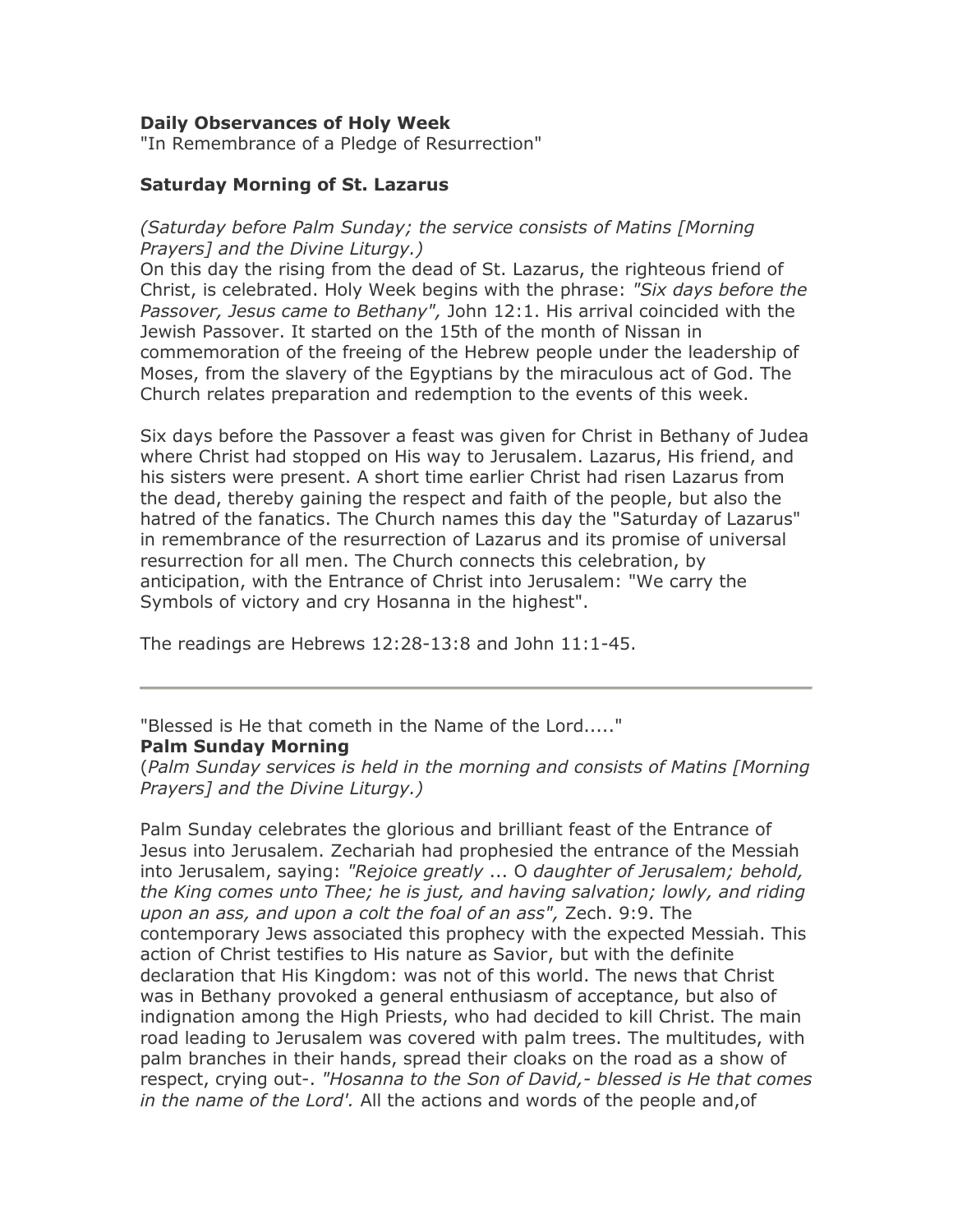Christ had a Messianic meaning readily recognized by the Jews of that time. As usual, Christ went immediately. to the Temple, where He prayed and taught. That evening He departed for Bethany.

A custom of distributing branches of palms to the people in the Church prevails to this day, commemorating the victory of Christ against the evil powers.

The Epistle reading is Phil. 4:4-9, and the Gospel reading is John 12:1-18.

# **"Behold the Bridgegroom cometh in the midst of the night...."**

*(The service is MATINS* (3)*[Morning Prayers] of Great Monday aid is sung by anticipation on Palm Sunday evening.)*

Monday of Holy Week (sung by anticipation now on Palm Sunday Evening) commemorates the blessed and noble Joseph and the fig tree which was cursed and withered by the Lord. The withering of the fig tree was a miracle of special symbolism, since the tree had leaves, but no fruit. It is symbolic of the many people who claim ethical and religious identity, but who in reality have empty lives that yield no fruit. This was also the case with some of the Pharisees of that period. Jesus cursed the tree: *"May no fruit ever come from you again!"* Matt. 21:19. The reference to the story of the virtuous Joseph of the Old Testament (Genesis 37-41) is made only for contrast, since the life of Joseph was a model of propriety and sincere observance of ethical principles.

On this evening we begin with the Hymn of the Bridegroom, "Behold the Bridegroom comes in the midst of the night... beware, therefore, O my soul, lest thou be borne down in sleep..... and lest thou be shut out from the Kingdom . . ." The canticle hymn also has a symbolic exhortation: "I see thy bridal hall adorned, O my Savior, and I have no wedding garment. . . O giver of Light, make radiant the vesture of my soul and save me". At this time the solemn procession of the Icon of Christ-Bridegroom takes place around the church. The people, anticipating the sufferings of Christ, sing: "Thy sublime sufferings, on this day, shine upon the world as a light of salvation".

The Gospel reading during this service is Matthew 21:18-43. It mentions that *"the chief priests and the elders of the people came up to him as he was teaching, and said. 'By what authority are you doing these things, and who gave you this authority?"'* v. 23. They sought to have Christ accuse Himself in answering this question.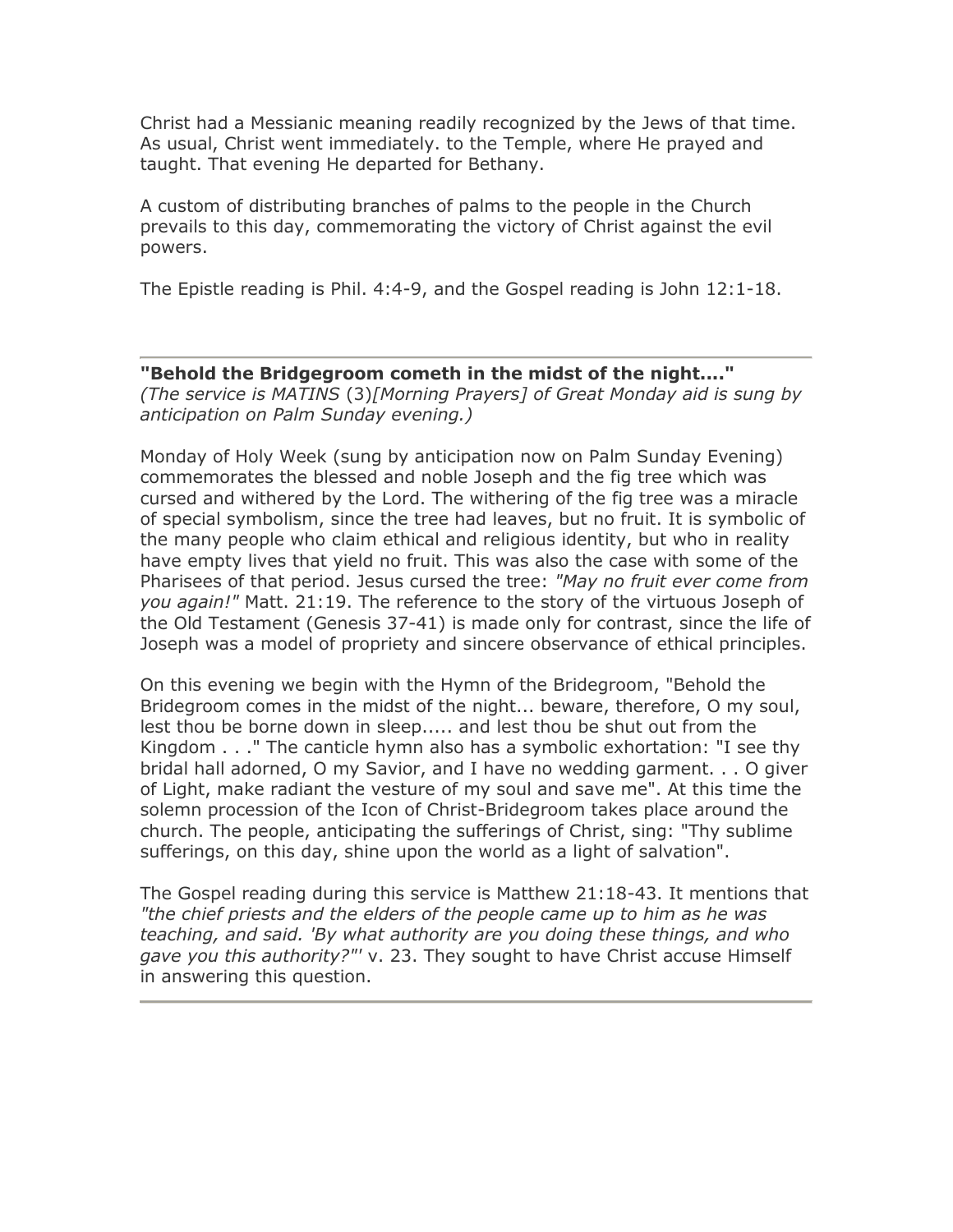### "Both watch and pray......." **Great Holy and Monday Morning**

## *(The service is Matins of Tuesday morning sung by anticipation Monday evening.)*

Tuesday of Holy Week (sung by anticipation now Monday evening) commemorates the parable of the Ten Virgins, Mtt. 25:1-13. Ethical preparation and wakefulness are the foundations of vivid faith. The parable of the Ten Virgins is developed around the theme of the Bridegroom: "Why are Thou heedless, O my soul? . . . Work most diligently with the talent which has been confided to thee; both watch and pray". The hymnologist reminds us, "I do not possess a torch aflame with virtue, and the foolish virgin I imitate when it is the time for action"; and, "Into the splendor of thy saints, how can I, who am unholy, enter?" The exhortation is given: "Come Ye faithful, let us work earnestly for the Master . . . increase our talent of grace ... Wisdom through good works".

The Gospel is Matthew 22:15-23 through 23:39; 24:26 through 26:2.

"When he came to himself......he came to his father......." **Great Holy Tuesday Evening**

*(The service is Matins of Wednesday morning sung by anticipation on Tuesday evening.)*

On Wednesday of Holy Week (sung by anticipation now on Tuesday evening) it has been ordained by the Holy Fathers of the Church that commemoration should be made of the anointing of Christ with myrrh by the woman in the house of Simon, the leper, in Bethany. Repentance was the mission of the prophets. It would be an apt one-word title for the Bible, because *"repentance"* was the mission of our Lord. This woman who demonstrated her repentance and her warm faith toward our Lord still presents to us the aroma of her virtue for imitation today.

On this evening is sung the beautiful "Hymn of Cassiane", probably a work of Patriarch Photius. It begins: "The woman who had fallen into many sins recognized thy Godhead, O Lord; Woe to me, saith she; receive the sources of my tears, O Thou who doth gather into clouds the water of the sea. Who can trace out the multitude of my sins and the abysses of my misdeeds? "O Thou whose mercy is unbounded".

The Gospel reading is John 12:17-50.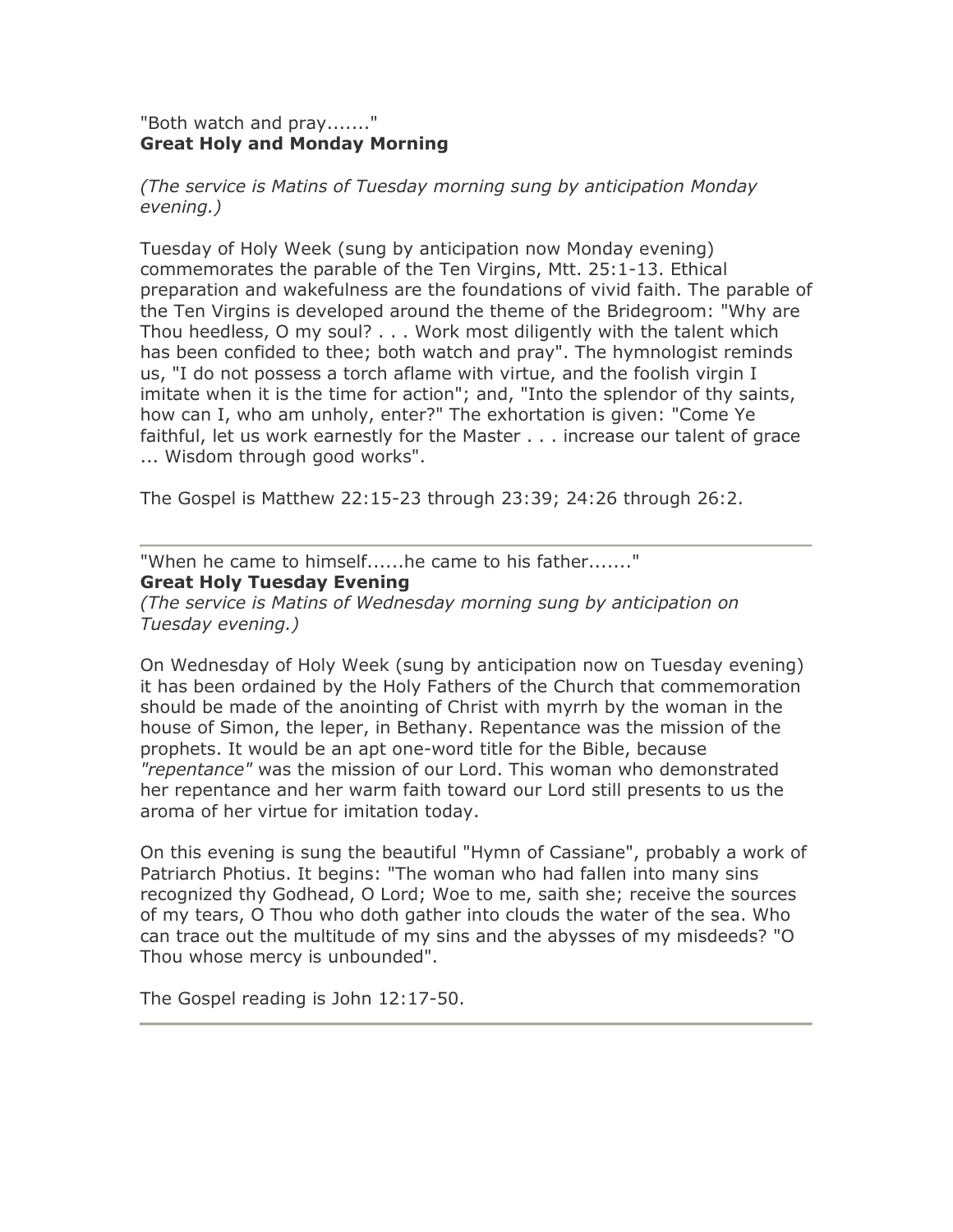### "The light of Christ shineth for all......." **Great Holy and Wednesday Morning**

### *(The Divine Liturgy of Presanctified Gifts)*

The Liturgy of the Presanctified Gifts is celebrated on this day for the last time during Lent. This very ancient Liturgy is a Vesper Service, with the Holy Gifts presanctified in the Liturgy on the previous Sunday. This Liturgy is offered every Wednesday and Friday during Lent so that the people may receive Holy Communion. This Liturgy is solemn, and reflects the grandeur and simplicity of the early Church. During Lent no other Liturgy is held except on Saturday, Sunday and March 25, when the Liturgies of St. Basil (on Sundays) and St. Chrysostom are officiated.

"Anointing him sick with oil in the name of the Lord....." **Great Holy Wednesday Evening** *(The Mystirion of Unction)*

The sacred ceremony of the Mysterion of the Holy Unction takes place on this Wednesday evening, following an old custom. It is the evening of repentance, confession and the remission of sins by the Lord, preparing the faithful to receive Holy Communion, usually the next day, Holy Thursday morning. Holy Unction is the Mysterion for cleansing sins and renewing the body and the spirit of the faithful. Holy Unction is one of the seven Sacraments of the Church, and it has its origin in the practice of the early Church as recorded in the Epistle of James (5:14-15). At the end of the service, the priest anoints the people with Holy Oil, the visible carrier of the Grace of God.

"Let no fear separate you from Me....."

## **Great Holy Wednesday Evening**

*(The service is Matins of Thursday morning sung by anticipation Wednesday evening.)*

The Orthros of Thursday morning is sung by anticipation Wednesday evening. In many Orthodox churches, however, this service is sung at its designated Thursday morning time, before the Vespers and Divine Liturgy. "On Thursday in Holy Week (now Wednesday evening or Thursday morning) the Holy Fathers, who had well-ordained things, handed down to us successively from the Holy Apostles and the Sacred Gospels to celebrate four Events: the washing of the disciples' feet, the institution of the Holy Eucharist, the Marvelous Prayer, the betrayal".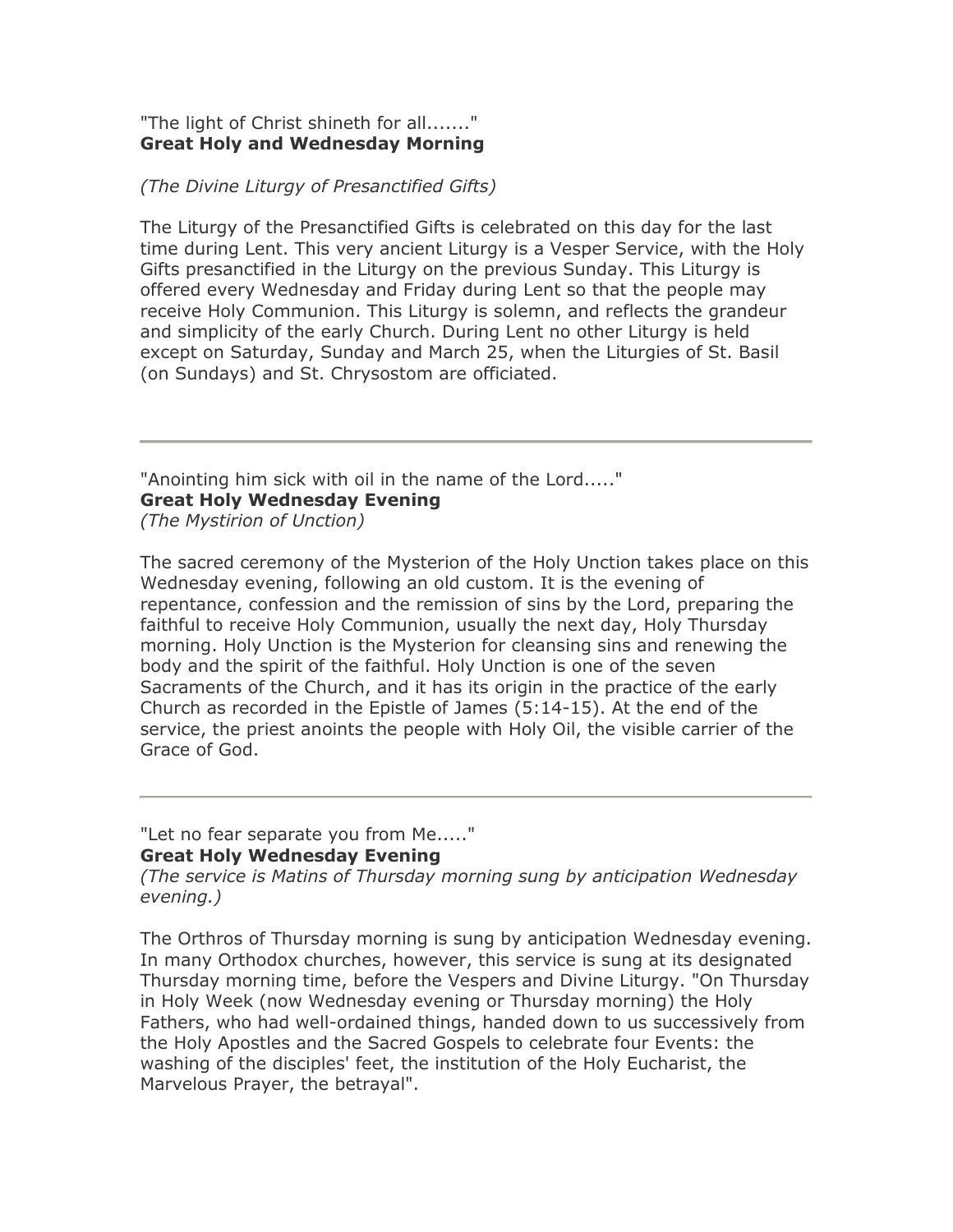The Gospel reading is St. Luke 22:1-39.

# "Do this in remembrance of Me......." **Great Holy Thursday Morning**

*(The service is the Vespers and Divine Liturgy of Thursday evening which is sung in the morning by anticipation.)*

Jesus drew His last breath of freedom on this Thursday night. Christ knew all the incidents which were about to take place, and called to Him His Apostles in order to institute the Holy Eucharist for them and for the Church forever. At the end of March, with the full moon as a brilliant lantern in the sky and the weather, mild, the people, in Jerusalem enjoyed the beginning of spring. In this, atmosphere, Christ presented Bread and Wine as the Elements of His Very Body and His Very Blood; they are the Precious Gifts which have been left as His perpetual Presence in the Church. The institution of the Holy Eucharist and its re-enactment through the centuries, both as a sacrifice and sacred ceremony (Mysterion), is the life giving remembrance which, along with the Crucifixion and Resurrection of Christ, constitutes the basis of salvation for the Christian.

Then followed the incidents of dramatic closing moments of Christ's life. After the washing of His Apostles' feet, He pointed out the betrayer, inaugurated the Eucharist, and pronounced the new commandment of love for one another. He spoke to them words of comfort, promising the descent of the Holy Spirit to complete man's union with Christ. His departure, Christ said, would bring to them and the world joy. Christ took His Apostles out in the mild night where He could see face-to-face His co-workers in the bright light of the full moon. In this spiritual mood and physical setting, Jesus withdrew to pray. After this agony of the *"bloody sweat"* came the kiss of Judas and His arrest. He thus became the source of spiritual and physical freedom for mankind.

The Divine Liturgy of St. Basil is officiated on this day. The readings are: 2 Cor. 11:23-32; Mtt 26-2-28; Jn. 13:3-17; Mtt 26:21-39; Lk. 22:43-44; Mtt 26:40-75; Mtt 27-1-2. During this Liturgy the priest prepares the "Amnos", the Holy Communion, which is kept throughout the whole year to be given the faithful in times of sickness. The Body and Blood of Christ is present in the Church during the entire year and throughout the ages. On this day, with greater feeling than ever, Christians come for Holy Communion singing: "Receive me Today, O Son of God, as a partaker of Thy Mystic Feast; for I will not speak of the Mystery to Thine enemies, I will not kiss Thee as did Judas, but as the thief I will confess Thee. Lord, remember me when I comest to Thy Kingdom."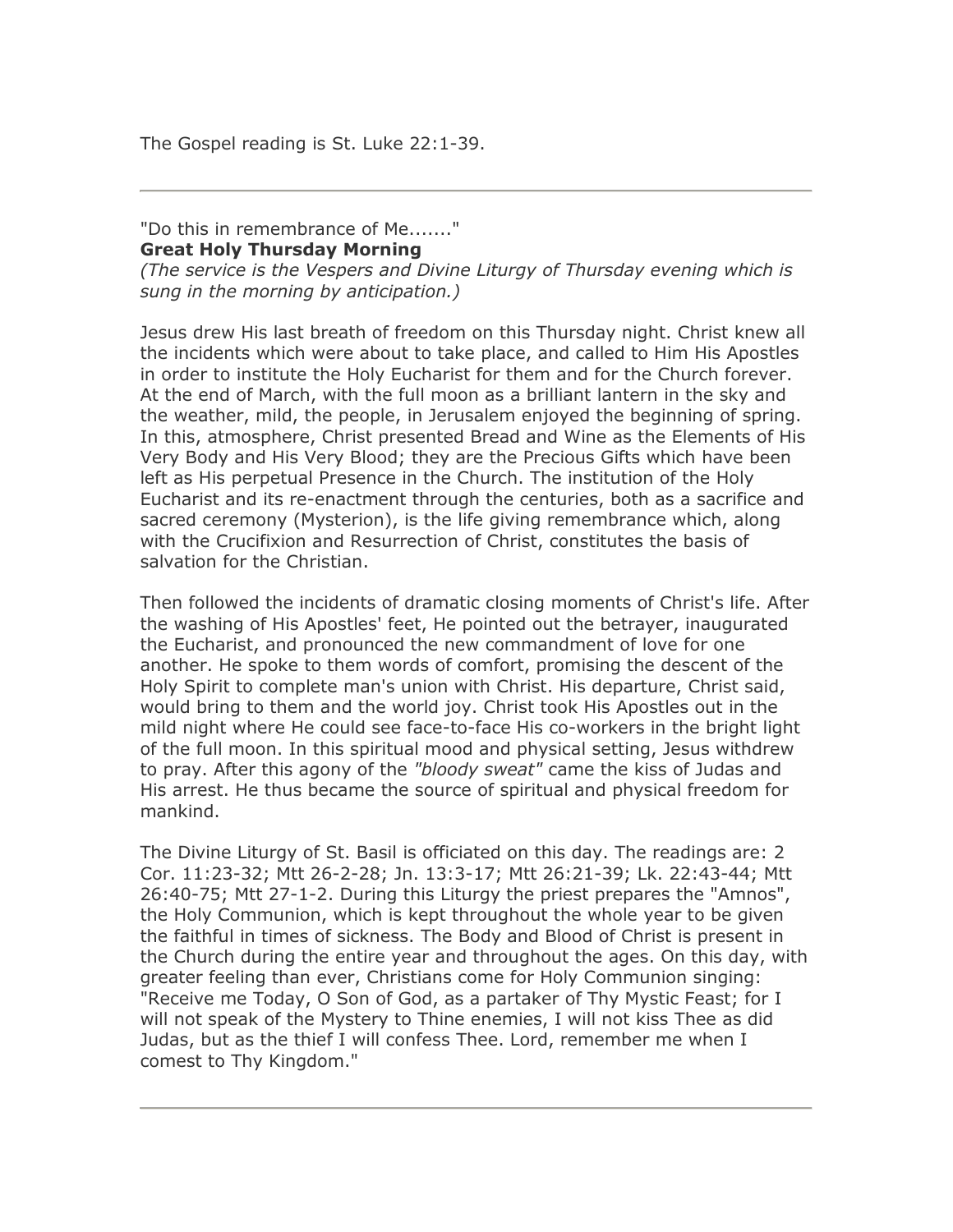"We worship Thy passion, O Christ......" **Great Holy Thursday Evening**

*(The service of the* HOLY PASSION *of our Lord Jesus Christ. The service is Matins of Friday morning sung by anticipation Thursday evening.)*

Good Friday celebrates the holy, saving and awesome Passion of Christ. To take away our sins, Christ willingly endured the spittings, scourgings, buffetings, scorn, mocking and the purple robe; the reed, sponge, vinegar, nails, spear and, above all, the Cross and Death. The confession from the cross of the penitent thief, crucified with Christ, is celebrated. This service is long, but its content is dramatic and deeply moving for the devout Christian. Participation in the prayers and the historical sequence of the events, as related in the Gospels and hymns, provides a vivid foundation for the great events yet to come. Following are the references of the "Twelve Gospel" readings of this service:

- 1. St. John 13:31 thru Ch. 18,1 2. St. John 18:1-29
- 3. St. Matthew 26:57-75
- 4. St. John 18:28 thru Ch. 19:16
- 5. St. Matthew 27:3-32
- 6. St. Mark 15:16-32
- 7. St. Matthew 27:33-54
- 8. St. Luke 23:32-49
- 9. St. John 19:38-42
- 10. St. Mark 15:43-47
- 11. St. John 19:38-42
- 12. St. Matthew 27:62-66

These readings relate the last instructions of Christ to His disciples, the prophecy of the drama of the Cross, the dramatic prayer of Christ and His new commandment. The day should be devoted to reading the "Gospel of the Testament" of Christ which He left for all men. The Church services during Holy Week re-enact the events of this Gospel.

After the reading of the fifth Gospel comes the procession with the Crucifix around the church, while the priest chants the 15th antiphon: "Today is hung upon the Tree, He Who did hang the land in the midst of the waters. A Crown of thorns crowns Him Who is King of Angels. He is wrapped about with the purple of mockery Who wrapped the Heavens with clouds. He received buffetings Who freed Adam in Jordan. He was transfixed with nails Who is the Bridegroom of the Church. He was pierced with a spear Who is the Son of the Virgin. We worship Thy Passion, O Christ. Show also unto us thy glorious Resurrection".

During the Procession, the faithful Christian kneels and prays for his spiritual welfare, imitating the thief on the Cross who confessed his faith and devotion to Christ. He then approaches and reverently kisses the Crucifix.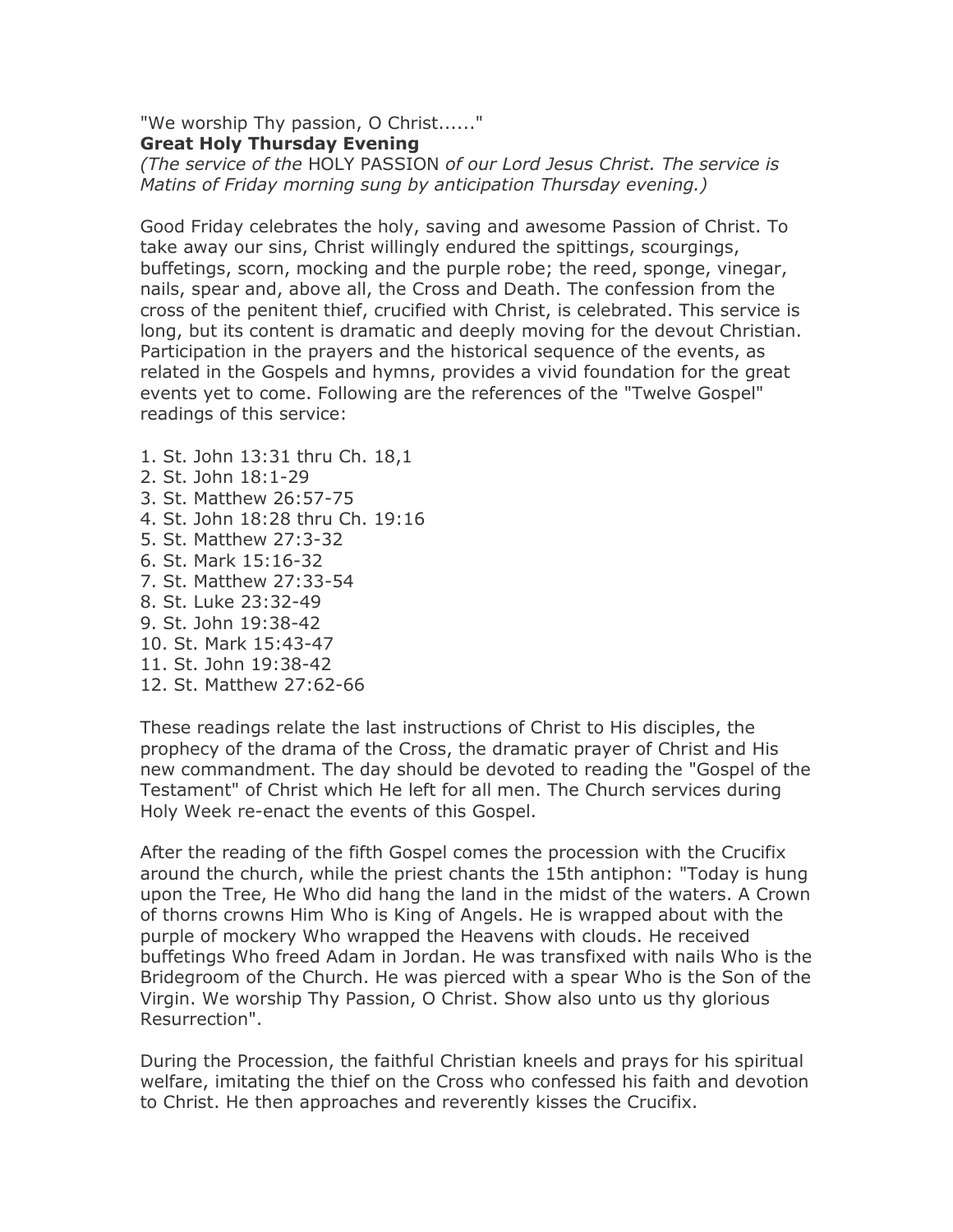"They cast lots upon my besture......." **Good Friday Morning**

According to the Hebrew custom, the "Royal Hours", four in number, are read at this time. These services consist of hymns, psalms, and readings from the Old and New Testaments, all related prophetically and ethically to the Person of Christ. In some churches the "Hours" are read in the afternoon, before the Vesper services.

"Father forgive them for they know not what they do......." **Good Friday Morning**

*(The service is Vespers sung on Friday afternoon)*

The Vespers of Friday afternoon are a continuation of the Royal Hours. During this service, the removal of the Body of Christ from the Cross is commemorated with a sense of mourning for the terrible events which took place. Once more, excerpts from the Old Testament are read together with hymns, and again the entire story is related, followed by the removal from the Cross and the wrapping of the Body of Christ with a white sheet as did Joseph of Arimathea. Apostle Paul, interpreting the dreadful event, exhorts the Church: *"For the word of the cross is folly to those who are perishing, but to us who are being saved it is the power of God* . . . *we preach Christ crucified* . . . *the power of God and the wisdom of God",* 1 Cor. 1: 18f.

As the priest reads the Gospel, *and taking the body, Joseph wrapped it in a white cloth",* he removes the Body of Christ from the Cross, wraps It in a white cloth and takes It to the altar. The priest then chants a mourning hymn: "When Joseph of Arimathea took Thee, the life of all, down from the Tree dead, he buried Thee with myrrh and fine linen . . . rejoicing. Glory to Thy humiliation, O Master, who clothest Thyself with light as it were with a garment". The priest then carries the cloth on which the Body of Christ is painted or embroidered around the church before placing It inside the Sepulcher, a carved bier which symbolizes the Tomb of Christ. We are reminded that during Christ's entombment He descends into Hades to free the dead of the ages before His Incarnation.

The Gospel readings which relate these events are: Matt. 27:1-38; Lk. 23:29-43; Matt. 27:29-54; Jn. 19:31-37; Matt. 27:55-61. Good Friday is the only day in the year on which the Divine Liturgy is not officiated.

Today the devoted Christian ponders in his heart the deep meaning of the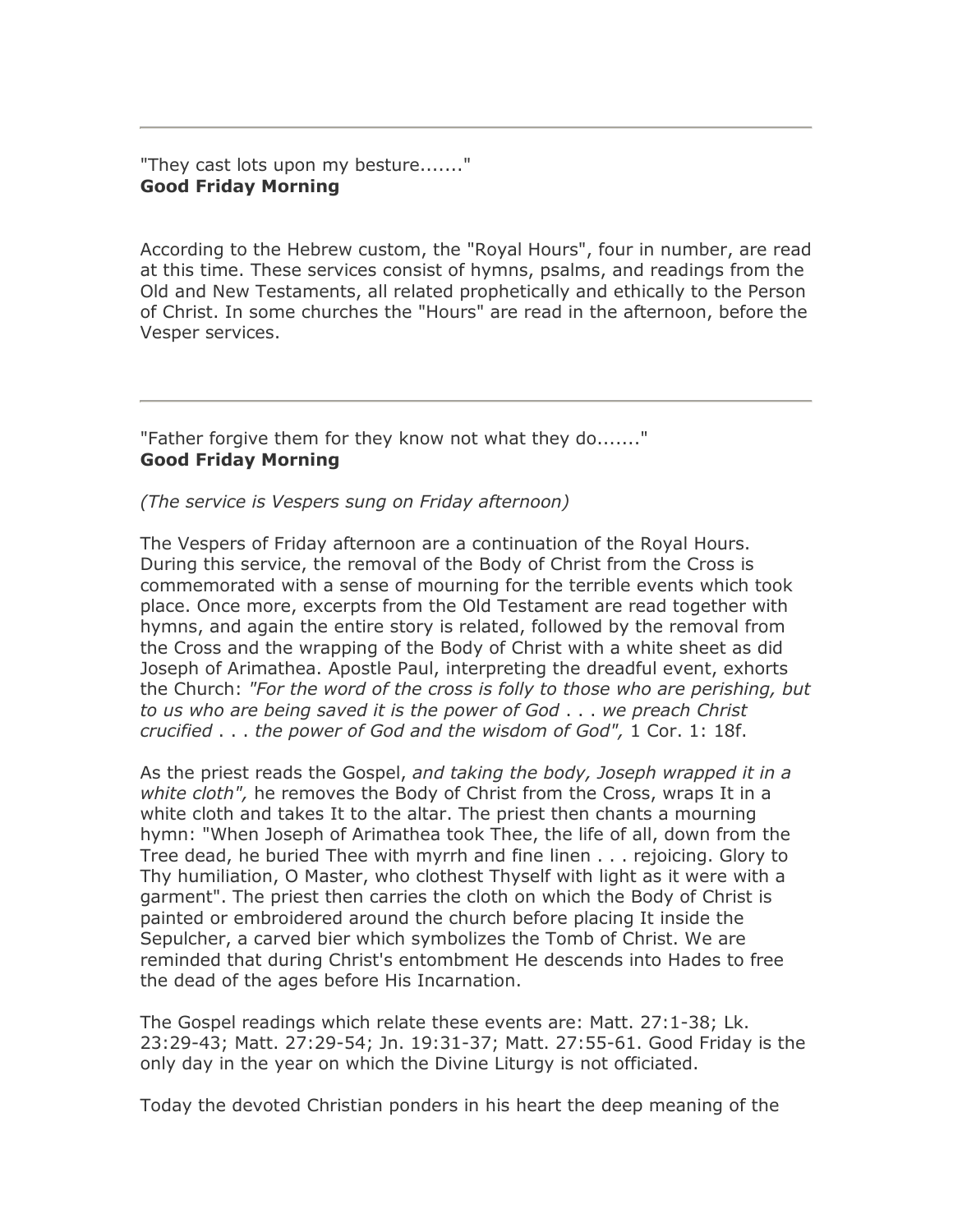Seven Last Words of Christ uttered on the Cross, the first Divine Pulpit of Christianity.

"Do not weep for me, but weep for yourselves" **Good Friday Evening - The Lamentation**

*(The service is Matins of Saturday morning sung by anticipation Friday evening.)*

It consists of psalms, hymns and readings, dealing with the death of Christ, in contrast to His divinity, and in expectation of His Resurrection. One of the hymns relates: "He who holds all things is raised up on the Cross and all creation laments to see Him hang naked on the Tree". The thoughtful, and well-written *Odes,,* sung by the choir, compare the Compassion of God and the cruelty of man; the Might of God and the moral weakness of man. The *Odes* picture all Creation trembling when witnessing its Creator hung by His own creatures: "Creation was moved . . . with intense astonishment when it beheld Thee hung in Golgotha". The *Odes* remind us of the vision of Isaiah, who saw Christ, "the unwaning light of the manifestation", and cried aloud, "The dead indeed shall arise and all those on earth shall rejoice". During this service the Body of Christ is carried in procession around the church. In some parishes the entire flower-bedecked Sepulcher, symbolizing the Tomb, is carried in the procession.

The entire congregation joins in singing the, three parts of the "Hymns of Praise" (there are approximately 300 hymns, but only a few are sung). After these hymns are sung, the priest sprinkles the Sepulcher and the whole congregation with fragrant water. There is a simultaneous praise of both the Crucifixion and Resurrection of Christ with their purpose of the redemption of man. We no longer lament the sufferings of the Crucified One; we now lament chiefly for our own sins because we are far from God. So these services should have a rather personal meaning of repentance and of strong faith in God.

Christians observe Good Friday with fasting, prayer, cleanliness, selfexamination, confession and good works, in humility and, repentance so that the Grace of the Cross might descend upon them.

The Gospel reading is Matthew 27:62-66.

"Arise, O God, and judge Thou the earth......." **Great Holy Saturday Morning**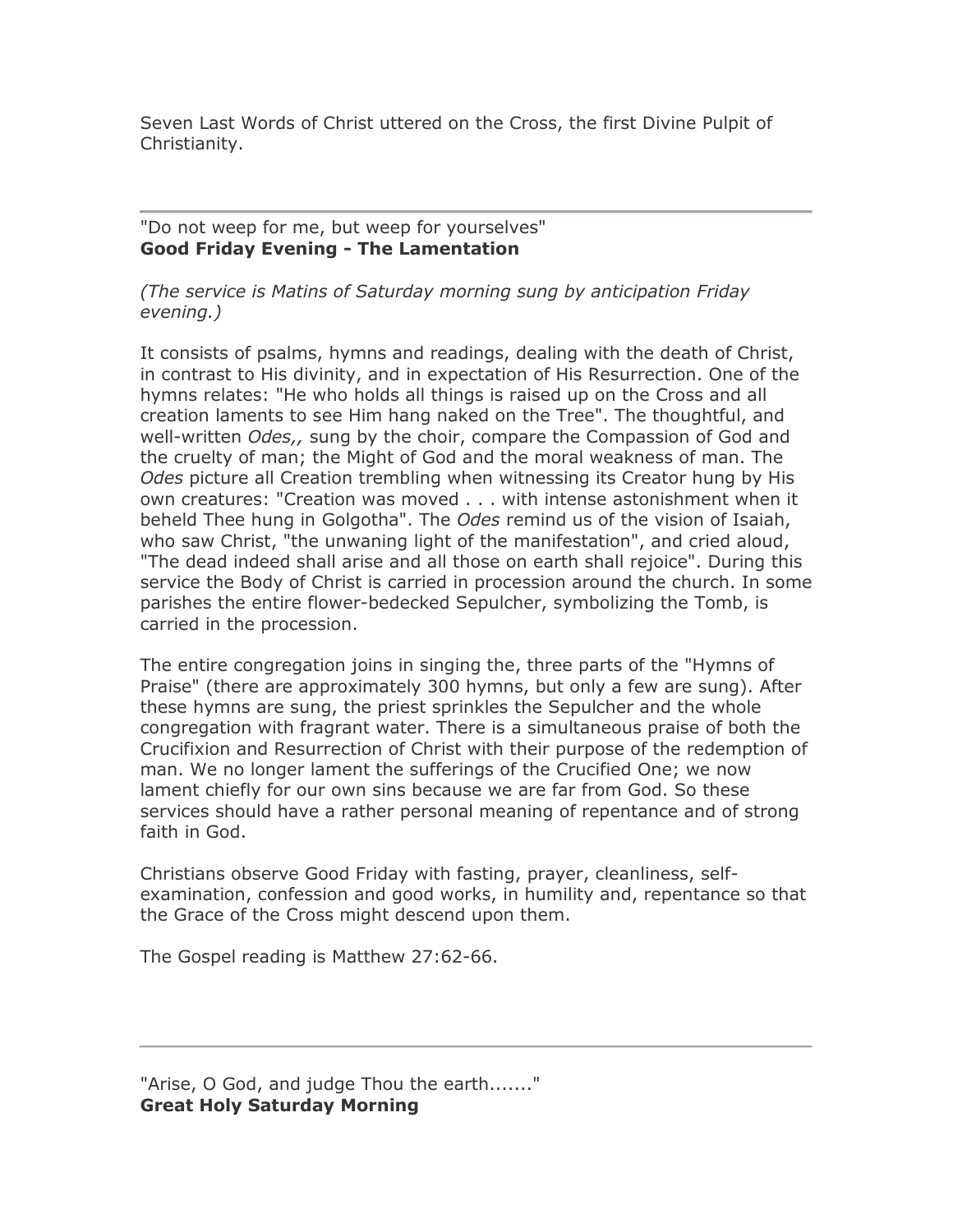### *(The service is Vespers and Divine Liturgy of Saturday evening sung by anticipation Saturday morning.)*

Psalms are read and Resurrection hymns are sung which tell of Christ's descent into Hades. "Today Hades cried out groaning" is the hymn's description of the resurrection of Adam and the conquering of death. Thus this day's celebration is called "First Resurrection". Most of the readings of this day are from the Old Testament on the prophesies and promise of the conquering of death. On this day the Divine Liturgy of St. Basil is officiated. Apostle Paul exhorts the faithful: *"We were buried, therefore, with him by baptism unto death, so we, too, might walk in newness of life",* Romans 4:6.

After the reading of the Epistle, the priest follows the custom of tossing of laurel, saying: "Arise, O God, and judge Thou the earth: for Thou shall take all heathen to Thine inheritance". The Cherubic hymn of this day is: "Let all mortal flesh keep silence and stand with fear and trembling......", a thoughtful hymn of adoration and exaltation. The Divine Liturgy ends with the Communion Hymn: "So the Lord awaked as one out of sleep, and He is risen to save us".

The readings are from Romans 6:3-11 and Matthew 28:1-20.

# **The Holy Sunday of Easter**

*(The service is Matins and Divine Liturgy of Sunday morning sung Saturday midnight. With this service the Pentecostarion starts. (50 days services) ).*

On Easter Sunday (Saturday midnight) the life-giving Resurrection of our Lord and Savior Jesus Christ is celebrated. Before midnight, the Odes of Lamentation of the previous day are repeated. The Orthros of the Resurrection begins in complete darkness. The priest takes light from the vigil light and gives it to the faithful, who are holding candles. The priest sings: "Come ye and receive light from the unwaning life, and. glorify Christ, who arose from the dead", and all the people join him in singing this hymn again and again. From this moment, every Christian holds the Easter candle as a symbol of his vivid, deep faith in the Resurrection of Jesus Christ as Savior. In many churches the priest leads the people outside the church, where he reads the Gospel which refers to the Angels statement: "He is Risen; He is not here", Mark 16:1-8.

Then comes the breathless moment as the people wait for the priest to start the hymn of Resurrection, which they join him in singing, repeatedly: "Christ has Risen from the dead, by death trampling upon Death, and has bestowed life upon those in the tombs". From this moment the entire service takes on a joyous Easter atmosphere. The hymns of the *Odes and Praises* of Resurrection which follow are of superb meaning and expression. The people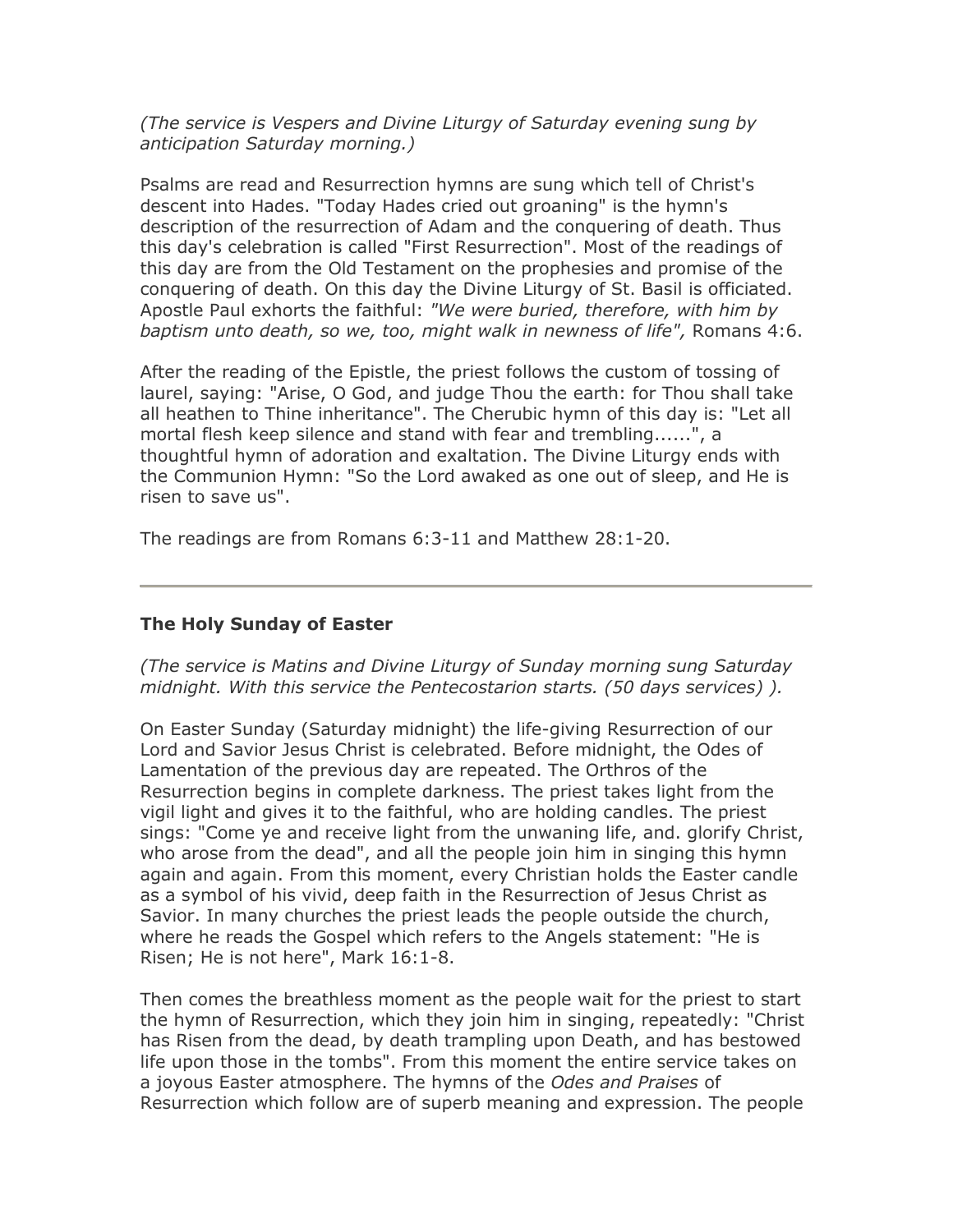confess, "It is the Day of Resurrection, let us be glorious, let us embrace one another and speak to those that hate us; let us forgive all things and so let us cry, Christ has arisen from the dead". By this hymn they admit that love of one's fellowman is the solid foundation of the faith in the Resurrection of Christ.

The Divine Liturgy of St. John Chrysostom is then officiated. At the end of the Liturgy, a part of the marvelous festival sermon of St. Chrysostom is read, which calls upon the people to "Take part in this fair and radiant festival. Let no one be fearful of death, for the death of the Savior has set us free . . . O Death, where is thy sting? O Hades, where is Thy victory? Christ is Risen and Thou art overthrown. To Him be glory and power from all ages to all ages".

The readings are Acts 1: 1-8 and John 1: I- 1 7.

### "Peace be unto you........" **Easter Sunday Afternoon Vespers**

Easter Sunday afternoon the faithful gather once more for prayer with lighted candles. All sing the hymn, "Christ is Risen from the Dead". The people greet one another joyously, saying: "Christ is Risen", the Easter salutation which is answered, "Truly He is Risen". They sing, "the dark shadows of the Law has passed away by the coming of grace", and standing in exaltation they exclaim, "Who is so great a God as our God?"

The Gospel according to John (20:19-25) is read in various languages, proclaiming the Good News of Resurrection all over the universe without discrimination. The fruit of faith in the Resurrection of the Lord is love in His Name; therefore, this day is called "Sunday of Agape" (love feast), a day dedicated to Christian principles, especially to forgiveness and charity. At this time, Christians seek to end misunderstanding and arguments among those whom they may be at odds. Apostle Paul firmly interprets the Resurrection of Christ, saying: "If Christ has not been raised, then our preaching is in vain and your faith is in vain", 1 Cor. 15:14. The Church also states in its Creed, "The Third day He rose again".

# **A Living Faith**

Remembrance of the events of the last week in the life of Jesus Christ has a practical appeal to the heart of the Christian believer. One's beliefs constitute his being; the more our beliefs are true and firm, the more purposeful meaning life has. The Resurrection of Christ strengthens and illuminates our beliefs; this is our being. It is not only a belief in an historical fact which took place in a certain place and time, but it is marvelous in its nature. The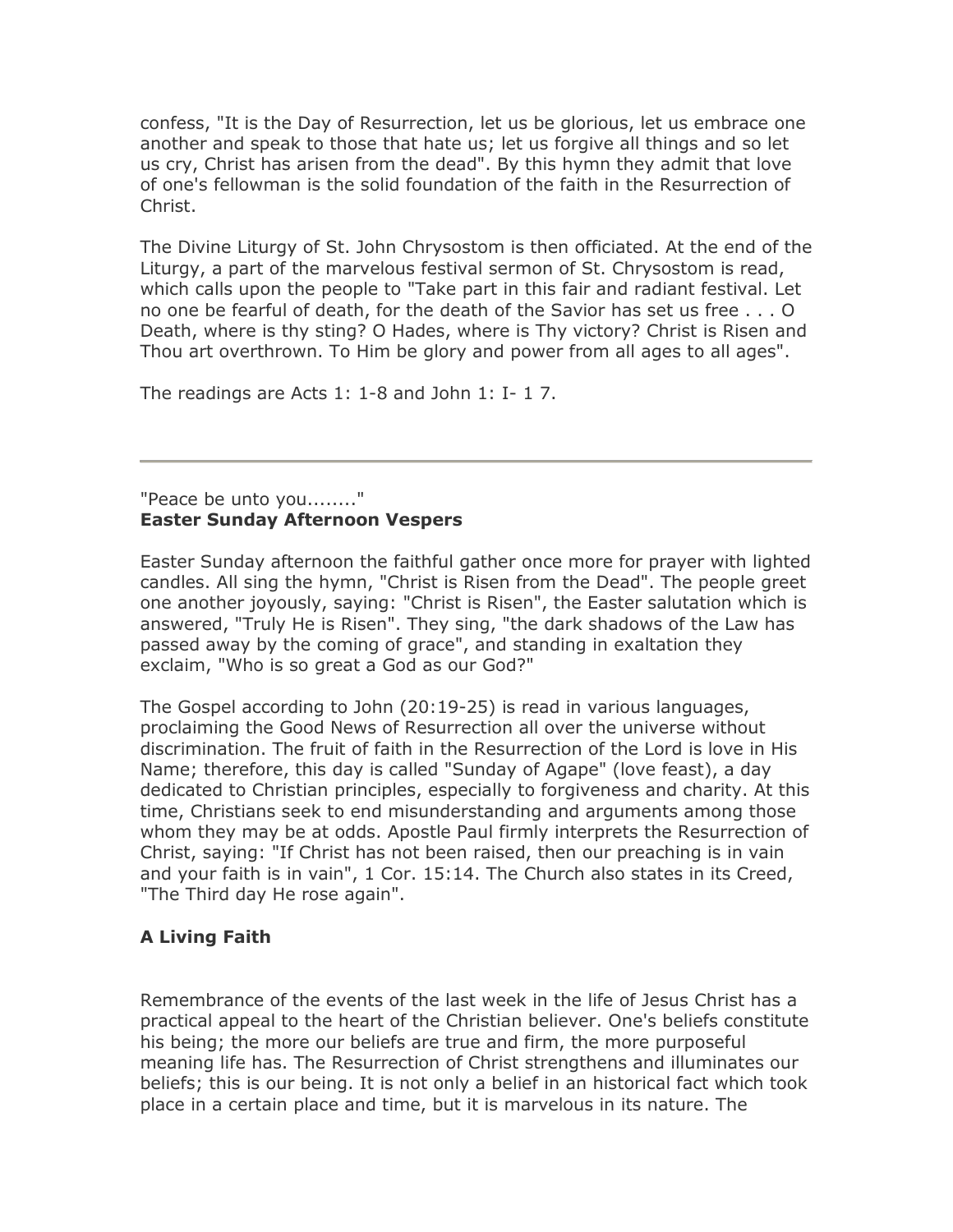Resurrection of Christ in relation to His Crucifixion and Mystic Supper continue to be present in the mind of the believer as a fact as well as the source of "the power from above", for which the believer prays. Assurance of a personal participation in the enactment of the same events in the life of Christ becomes an unfaded happiness for the Christian.

This is the divine inheritance that the Church of Christ keeps as its treasure and solid foundation. The goal of a member of the Church is to keep his faith living and working in his everyday life and relations with others. The Christian will be recognized and identified as the friend and disciple of Jesus Christ. His beliefs will be like the flag which flies from the top of the centermost of his own ship, sailing to its divine destiny. The flag's inscription bears the assurance that *"Christ is Risen, Indeed".*

#### **Easter Sermon**

"IF ANY BE PIOUS AND A LOVER OF GOD, let him take part in this fair and radiant festival. If any be an honest servant, let him come in and rejoice in the joy of his Lord. If any have wearied himself with fasting, let him take part now in the recompense. If any have worked from the first hour, let him receive to-day his just dues. If any have arrived at the sixth, in no wise feast with thankfulness. If any have arrived at the sixth, in no wise let him be in doubt; in no way shall he suffer loss. If any arrive only at the eleventh, let him not be fearful for his slowness.

For the Master is munificent, and receives the last even as the first. He giveth rest to him of the eleventh, even as to him who has wrought from the first hour. And He is merciful to the last, and provides for the first. And to this one He gives, and to that one He shews kindness. And He receives their labours, and acknowledges the purpose. And he honours the action and praises the intention.

Wherefore enter y all into the joy of our Lord, and let the first and the second take part in the reward. Ye rich and ye poor, join hands together. Ye strong and ye heedless, do honor to this day. Ye who fast and ye who fast not, be glad to-day. The table is full: do ye all fare sumptuously. The calf is ample: let no one go forth unsatisfied.

Let all take part in the banquet of Faith. Let all take part in the wealth of Righteousness. Let no one lament for poverty, for the Kingdom is made manifest for all. Let no one bewail transgressions, for forgiveness has dawned from the tomb. Let no one be fearful of Death, for the death of the Savior has set us free. He has quenched it by being subdued by it.

He Who came down into Hades, despoiled Hades; and Hades was embittered